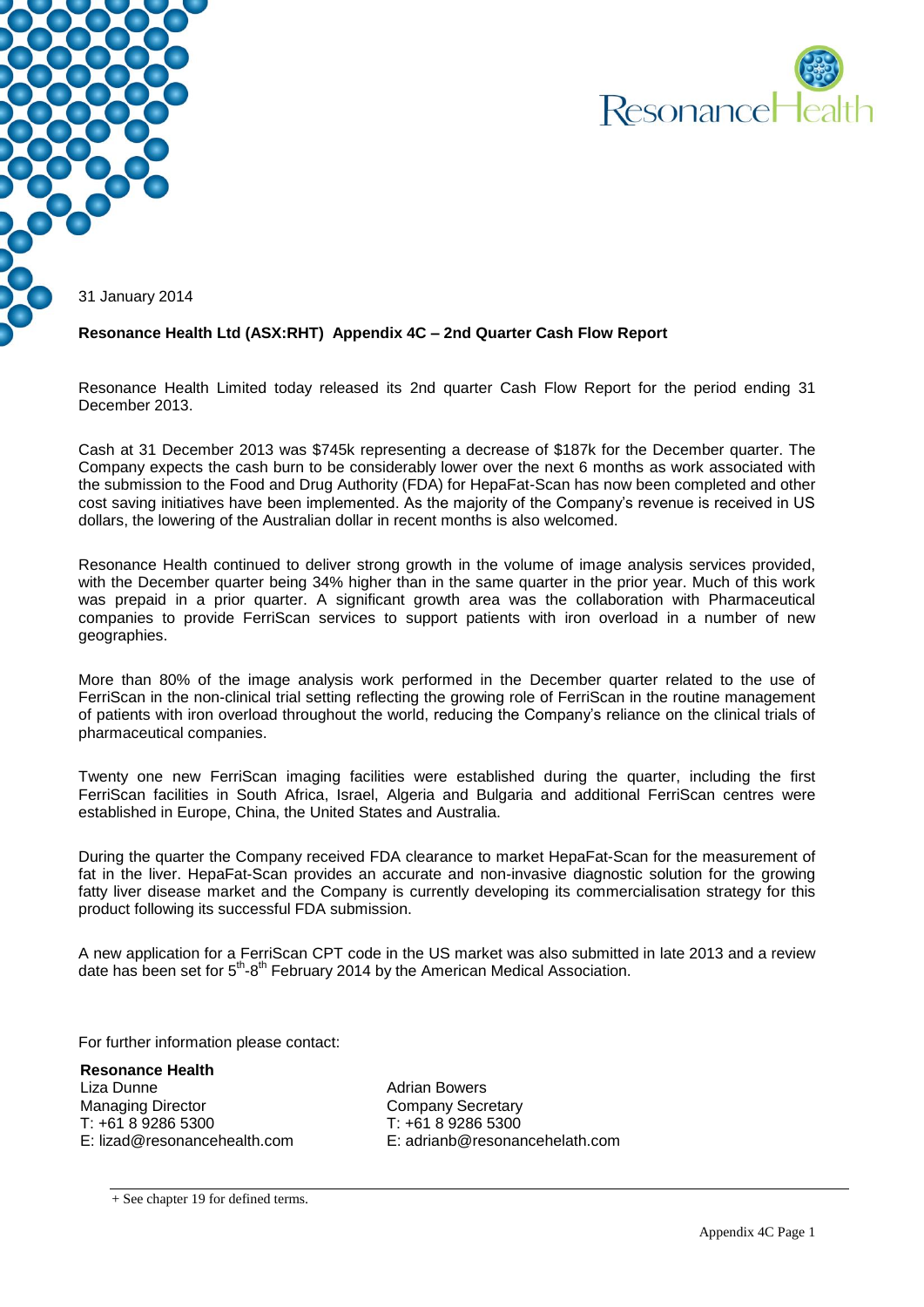**Appendix 4C Quarterly report for entities admitted on the basis of commitment**

*Rule 4.7B*

# **Appendix 4C**

# **Quarterly report for entities admitted on the basis of commitments**

Introduced 31/3/2000. Amended 30/9/2001

Name of entity

Resonance Health Limited

ABN Quarter ended ("current quarter")

96 006 762 492 31 December 2013

### **Consolidated statement of cash flows**

|                                            |                                                | Current quarter | Year to date |
|--------------------------------------------|------------------------------------------------|-----------------|--------------|
| Cash flows related to operating activities |                                                | \$A'000         | \$A'000      |
|                                            |                                                |                 |              |
| 1.1                                        | Receipts from customers                        | 521             | 1,068        |
| 1.2                                        | (a) staff costs<br>Payments for                | (347)           | (728)        |
|                                            | (b) advertising and marketing                  | (43)            | (123)        |
|                                            | (c) research and development                   | (46)            | (85)         |
|                                            | (d) leased assets                              |                 |              |
|                                            | (e) other working capital                      | (244)           | (405)        |
| 1.3                                        | Dividends received                             |                 |              |
| 1.4                                        | Interest and other items of a similar nature   | 6               | 12           |
|                                            | received                                       |                 |              |
| 1.5                                        | Interest and other costs of finance paid       |                 |              |
| 1.6                                        | Income taxes (paid)/received                   |                 |              |
| 1.7                                        | Receipts/Payments (a) consulting $\&$<br>Other | (22)            | (26)         |
|                                            | professional services                          |                 |              |
|                                            | (b) statutory $&$ compliance                   | (23)            | (72)         |
|                                            | $(c)$ grants                                   |                 |              |
|                                            |                                                | (198)           | (359)        |
|                                            | Net operating cash flows                       |                 |              |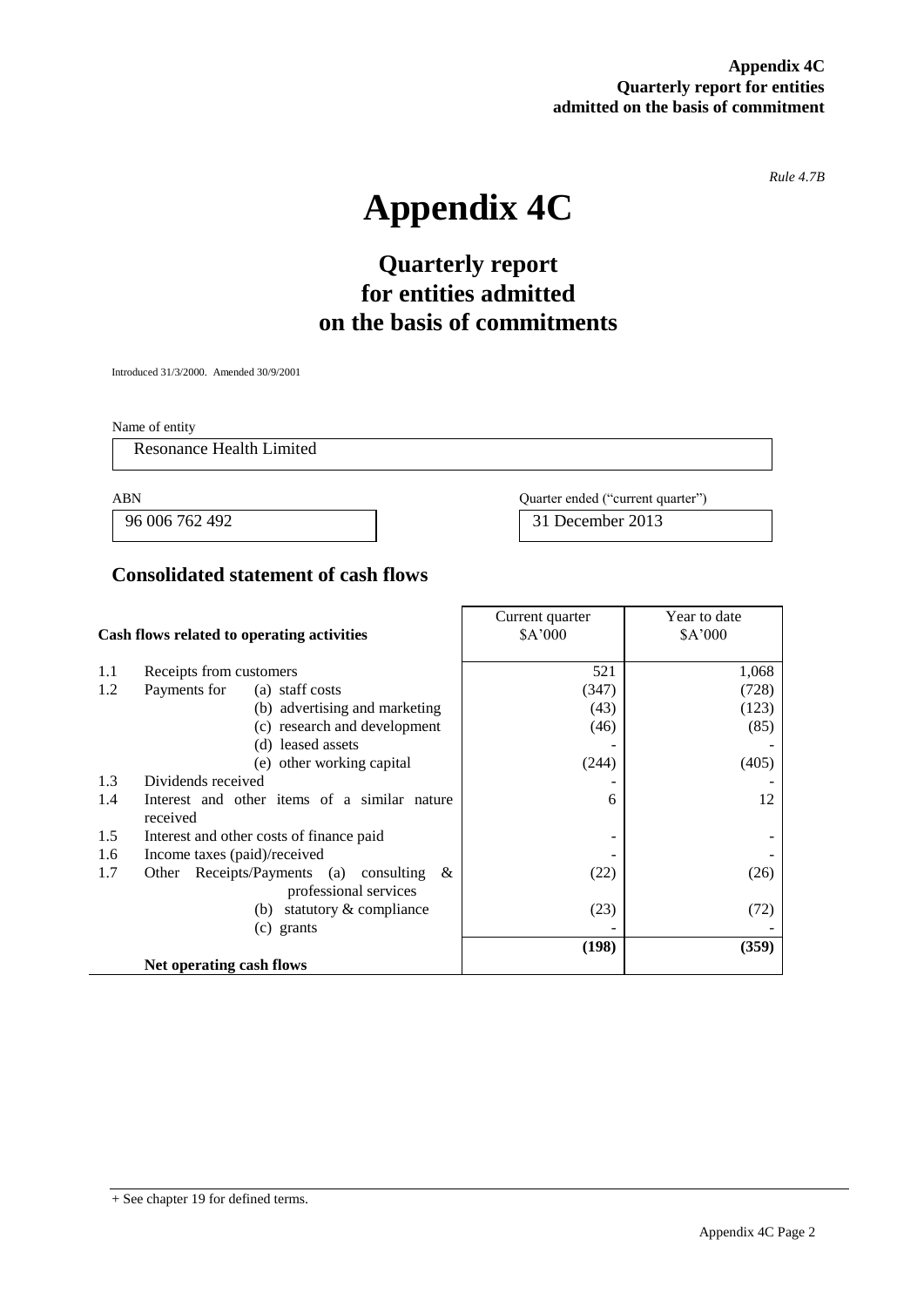#### **Appendix 4C Quarterly report for entities admitted on the basis of commitment**

|      |                                                                                     | Current quarter | Year to date |
|------|-------------------------------------------------------------------------------------|-----------------|--------------|
|      |                                                                                     | \$A'000         | \$A'000      |
| 1.8  | Net operating cash flows (carried forward)                                          |                 |              |
|      | Cash flows related to investing activities                                          |                 |              |
| 1.9  | Payment for acquisition of:                                                         |                 |              |
|      | (a) businesses (item 5)                                                             |                 |              |
|      | (b) equity investments                                                              |                 |              |
|      | intellectual property<br>(c)                                                        |                 |              |
|      | physical non-current assets<br>(d)                                                  |                 |              |
|      | other non-current assets<br>(e)                                                     |                 |              |
| 1.10 | Proceeds from disposal of:                                                          |                 |              |
|      | (a) businesses (item 5)                                                             |                 |              |
|      | (b) equity investments<br>intellectual property<br>(c)                              |                 |              |
|      | (d)<br>physical non-current                                                         |                 |              |
|      | assets                                                                              |                 |              |
|      | (e)<br>other non-current assets                                                     |                 |              |
|      |                                                                                     |                 |              |
| 1.11 | Loans to other entities                                                             |                 |              |
| 1.12 | Loans repaid by other entities                                                      |                 |              |
| 1.13 | Other (Cash introduced on acquisition of<br>controlled entity)                      |                 |              |
|      | Net investing cash flows                                                            |                 |              |
|      |                                                                                     |                 |              |
| 1.14 | Total operating and investing cash flows                                            | (198)           | (359)        |
|      | Cash flows related to financing activities                                          |                 |              |
| 1.15 | Proceeds from issues of shares, options, etc.                                       |                 |              |
| 1.16 | Proceeds from sale of forfeited shares                                              |                 |              |
| 1.17 | Proceeds from borrowings                                                            |                 |              |
| 1.18 | Repayment of borrowings                                                             |                 |              |
| 1.19 | Dividends paid                                                                      |                 |              |
| 1.20 | Other (costs of capital raising)                                                    |                 |              |
|      | Net financing cash flows                                                            |                 |              |
|      | Net increase (decrease) in cash held                                                | (198)           | (359)        |
| 1.21 |                                                                                     | 932             | 1,093        |
| 1.22 | Cash at beginning of quarter/year to date<br>Exchange rate adjustments to item 1.20 | 11              |              |
|      |                                                                                     |                 |              |
| 1.23 | Cash at end of quarter                                                              | 745             | 745          |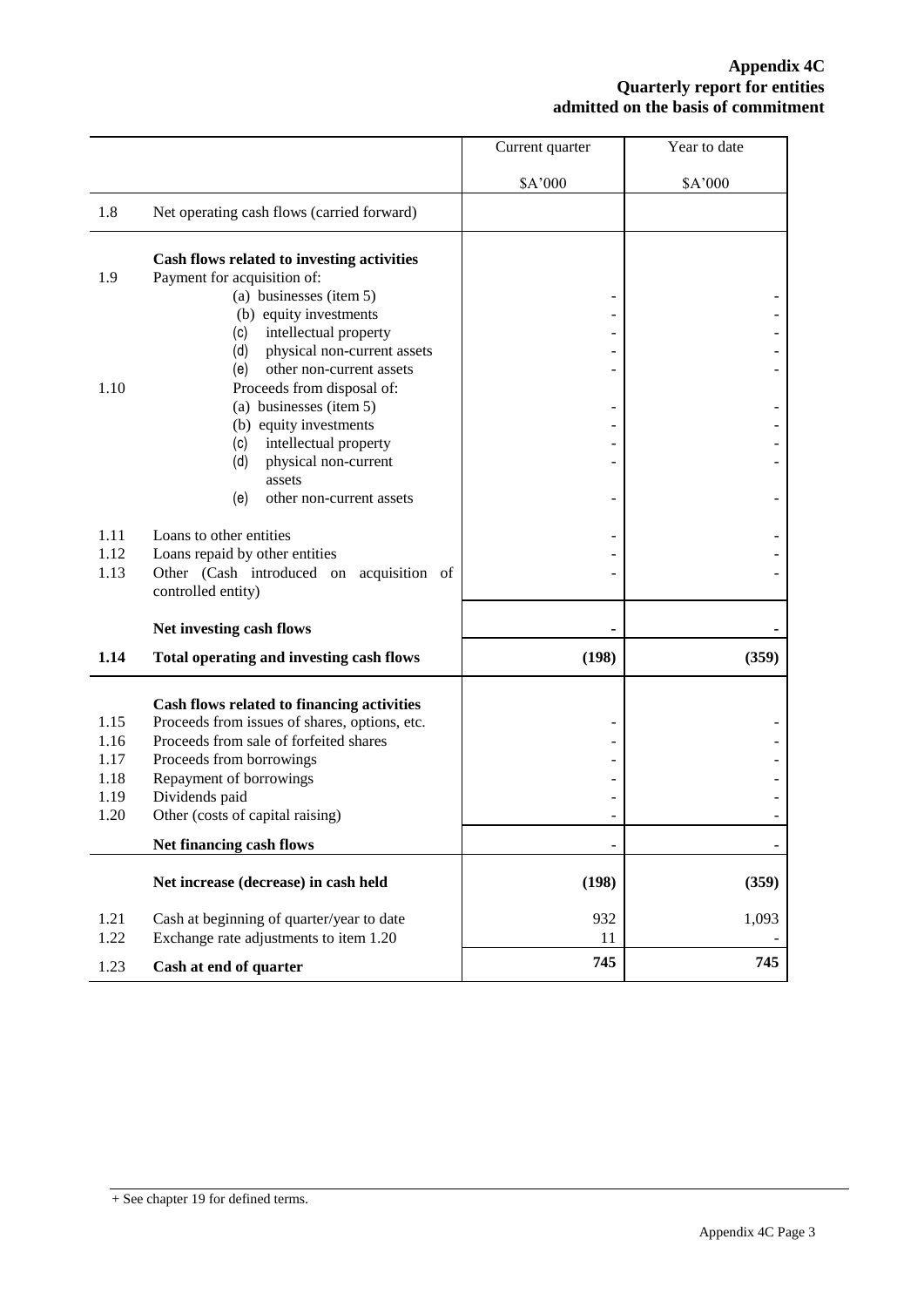## **Payments to directors of the entity and associates of the directors Payments to related entities of the entity and associates of the related entities**

|      |                                                                  | Current quarter<br>\$A'000 |
|------|------------------------------------------------------------------|----------------------------|
| 1.24 | Aggregate amount of payments to the parties included in item 1.2 | \$45.9k                    |
| 1.25 | Aggregate amount of loans to the parties included in item 1.11   |                            |
| 1.26 | Explanation necessary for an understanding of the transactions   |                            |

\$25.2K – Directors fees \$20.7K – Consulting fees

#### **Non-cash financing and investing activities**

2.1 Details of financing and investing transactions which have had a material effect on consolidated assets and liabilities but did not involve cash flows

N/A.

2.2 Details of outlays made by other entities to establish or increase their share in businesses in which the reporting entity has an interest

N/A

### **Financing facilities available**

*Add notes as necessary for an understanding of the position. (See AASB 1026 paragraph 12.2).*

|     |                             | Amount available<br>\$A'000 | Amount used<br>\$A'000 |
|-----|-----------------------------|-----------------------------|------------------------|
| 3.1 | Loan facilities             | -                           |                        |
| 3.2 | Credit standby arrangements | -                           |                        |